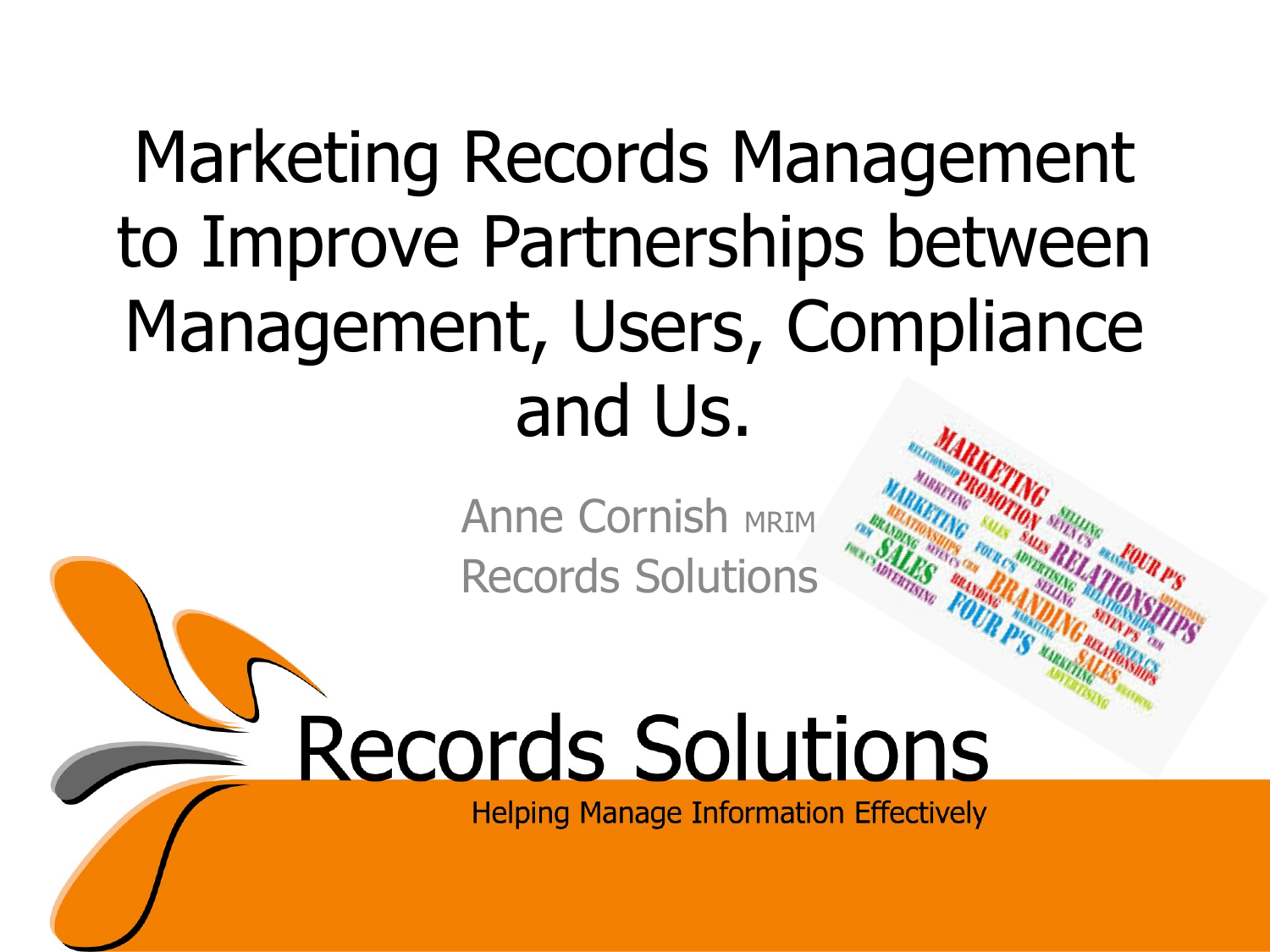#### Define Marketing?

#### **Marketing**

makɪtɪŋ/ noun: marketing



"the action or business of promoting and **selling** products or services, including market research and advertising".

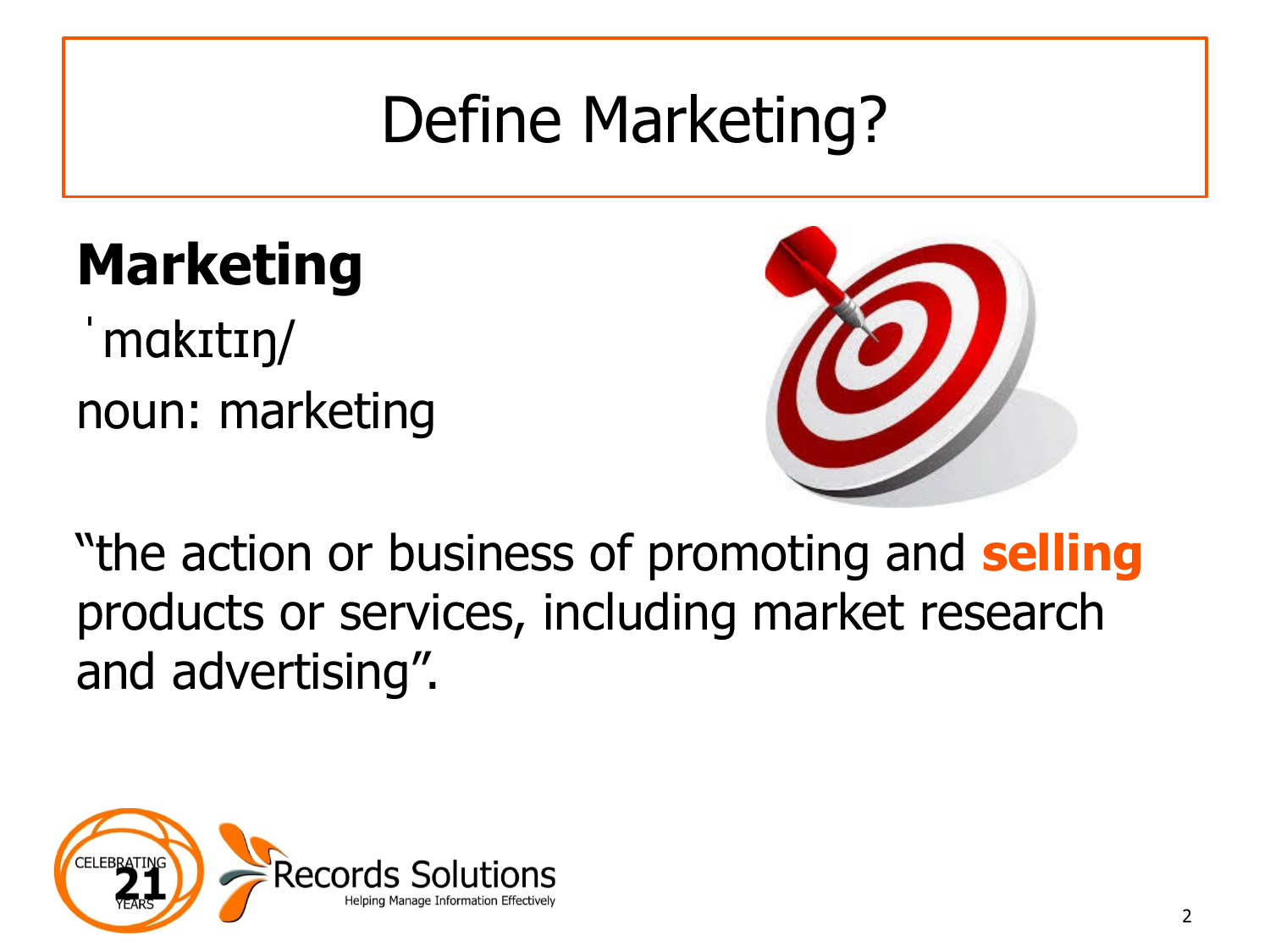# What is Selling?

**Selling** is offering to exchange an item of value for a different item.

The original item of value being offered may be either tangible or intangible.

The second item, usually money, is most often seen by the seller as being of equal or greater value than that being offered for sale.



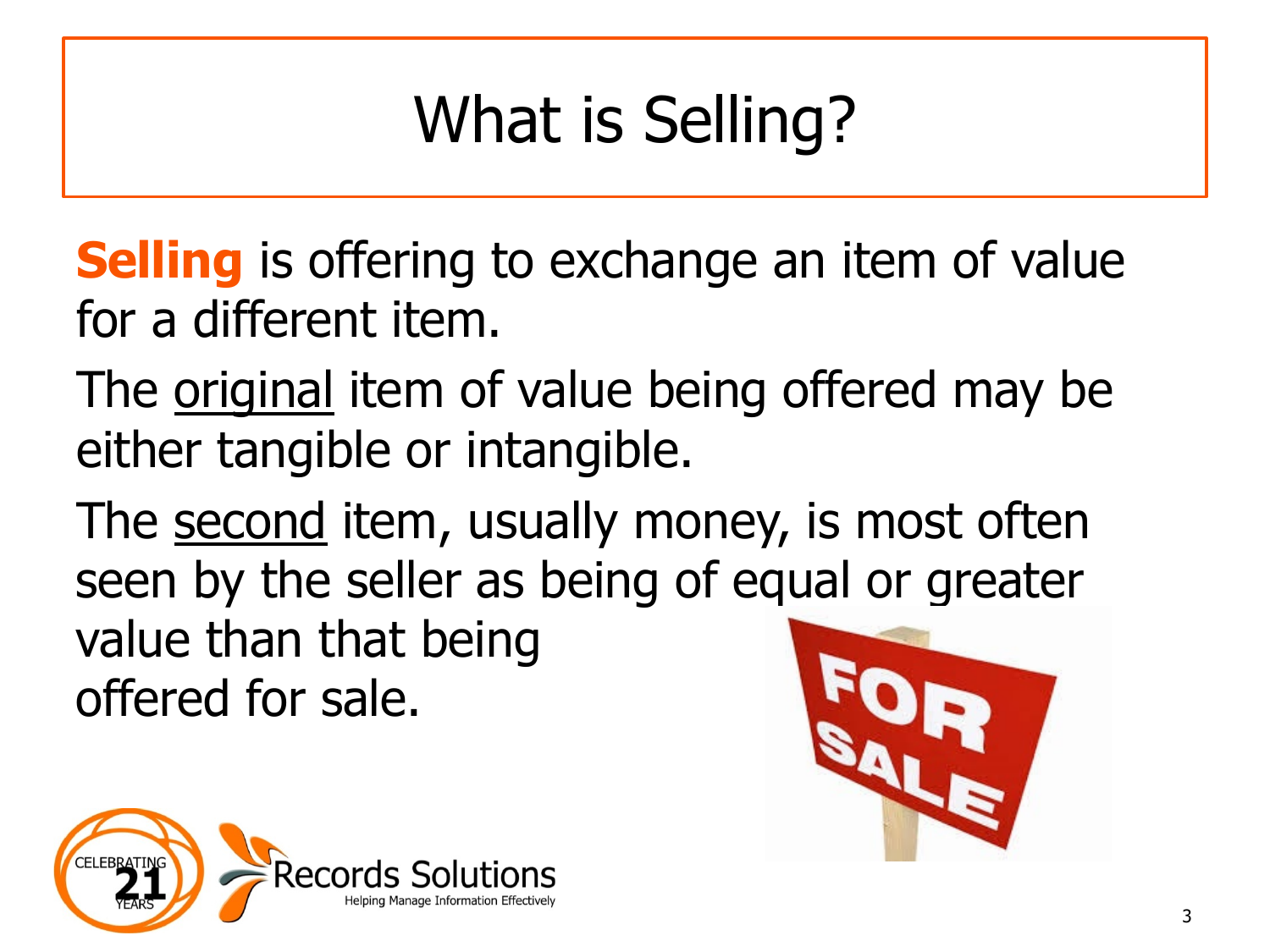# What is Telling?

**Telling** is communicating information to someone in spoken or written words.

Which means inform, let know, notify, make aware, mention something to, acquaint with, advise, put in the picture, brief, fill in, speak, utter, state, declare, make known, impart, divulge, announce, broadcast, etc.



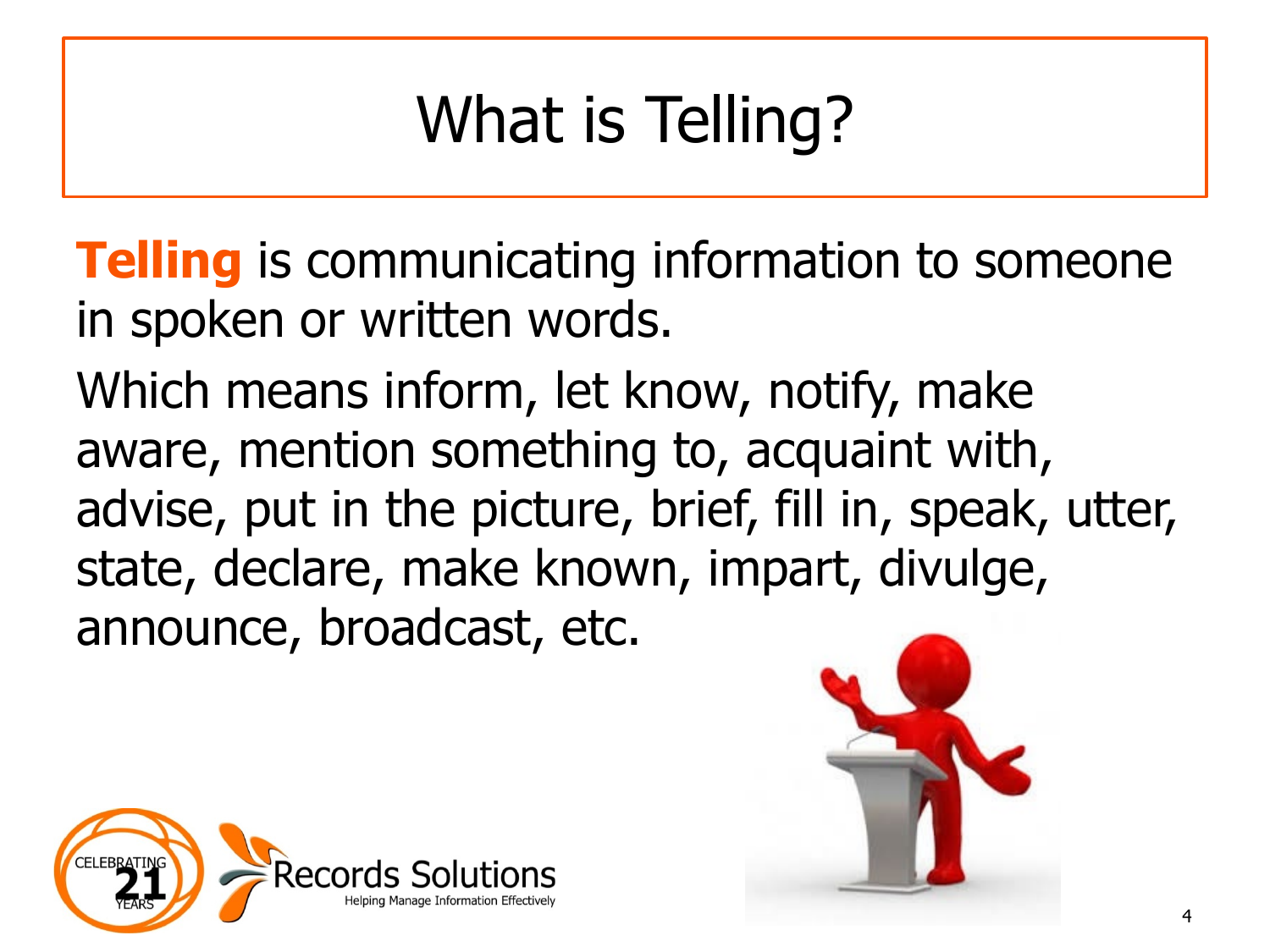#### What do Records Managers do?

#### Before we can determine if we sell or tell…



#### What are our services/products?



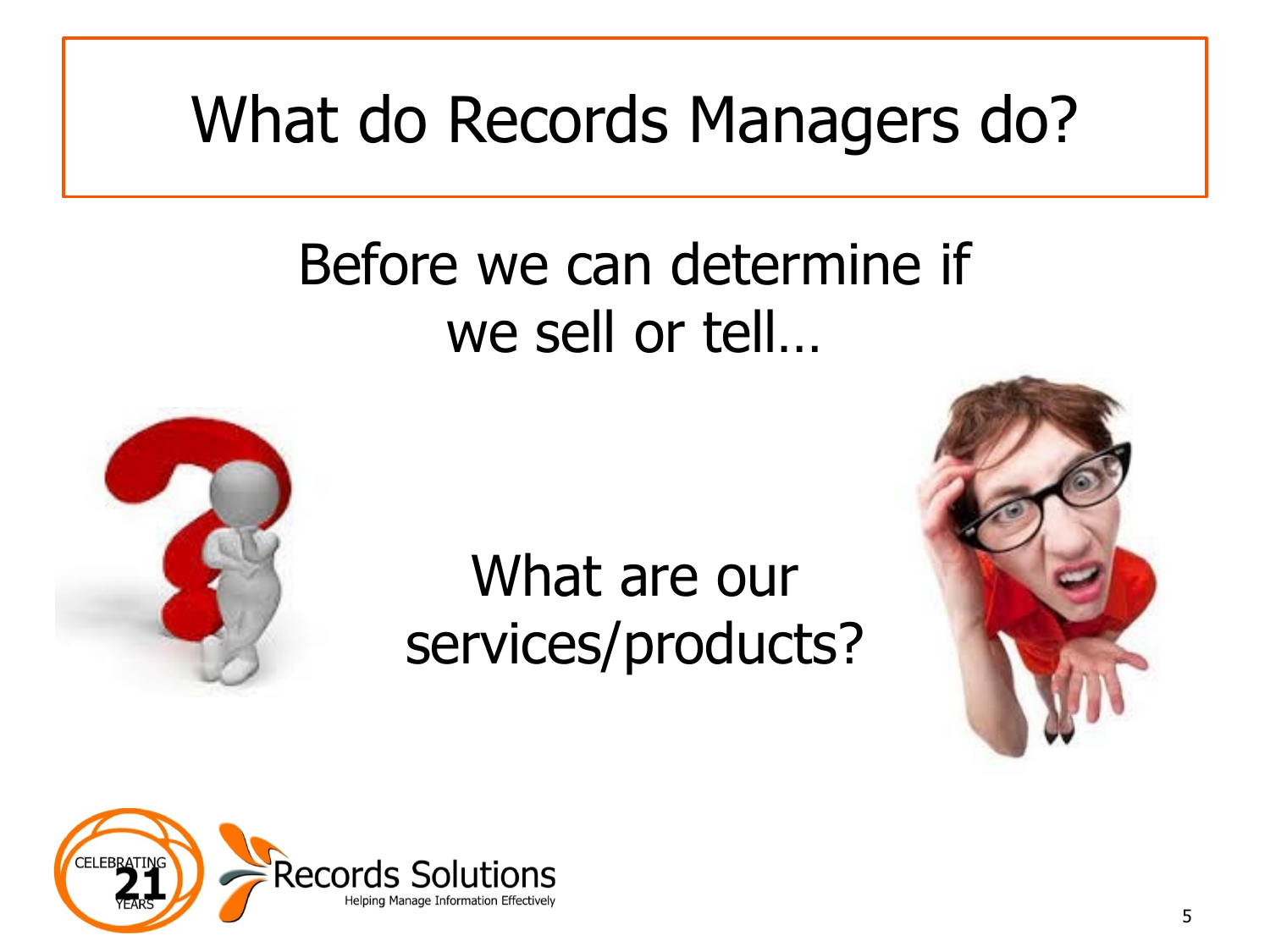#### What do we market and sell?

#### **Services**

- Assist with improving your business processes.
- Provide advice legislation, compliance.
- Storage and destruction services.
- Mail Management.
- File Management.
- Information Management.
- Develop processes.

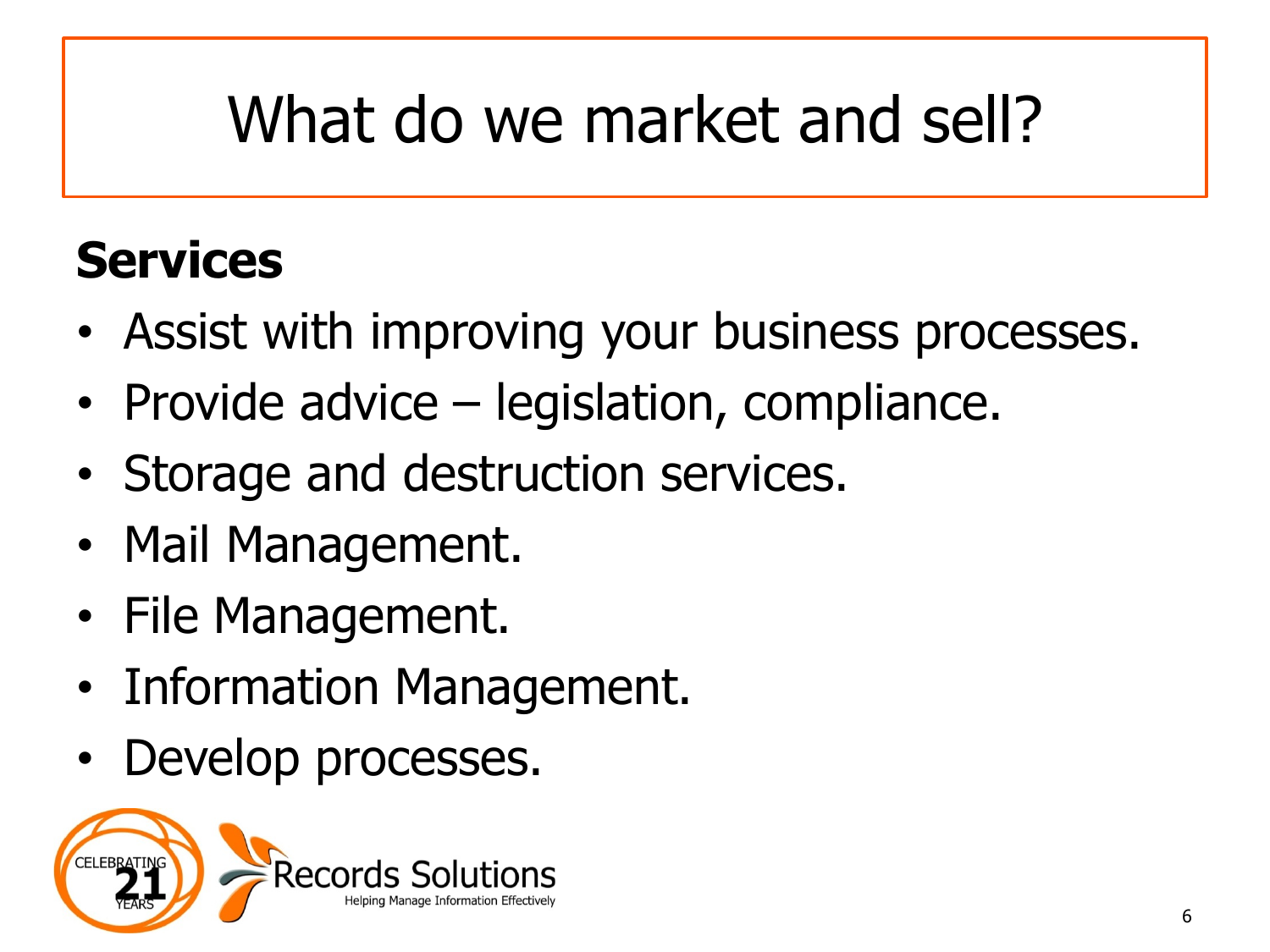#### What do we market and sell?

#### **Products**

- Classification scheme web content, libraries, intranet, portals, databases, core business systems.
- Retention and Disposal Schedules.
- Security Models.
- Information Asset Register.
- Vital Records Register.

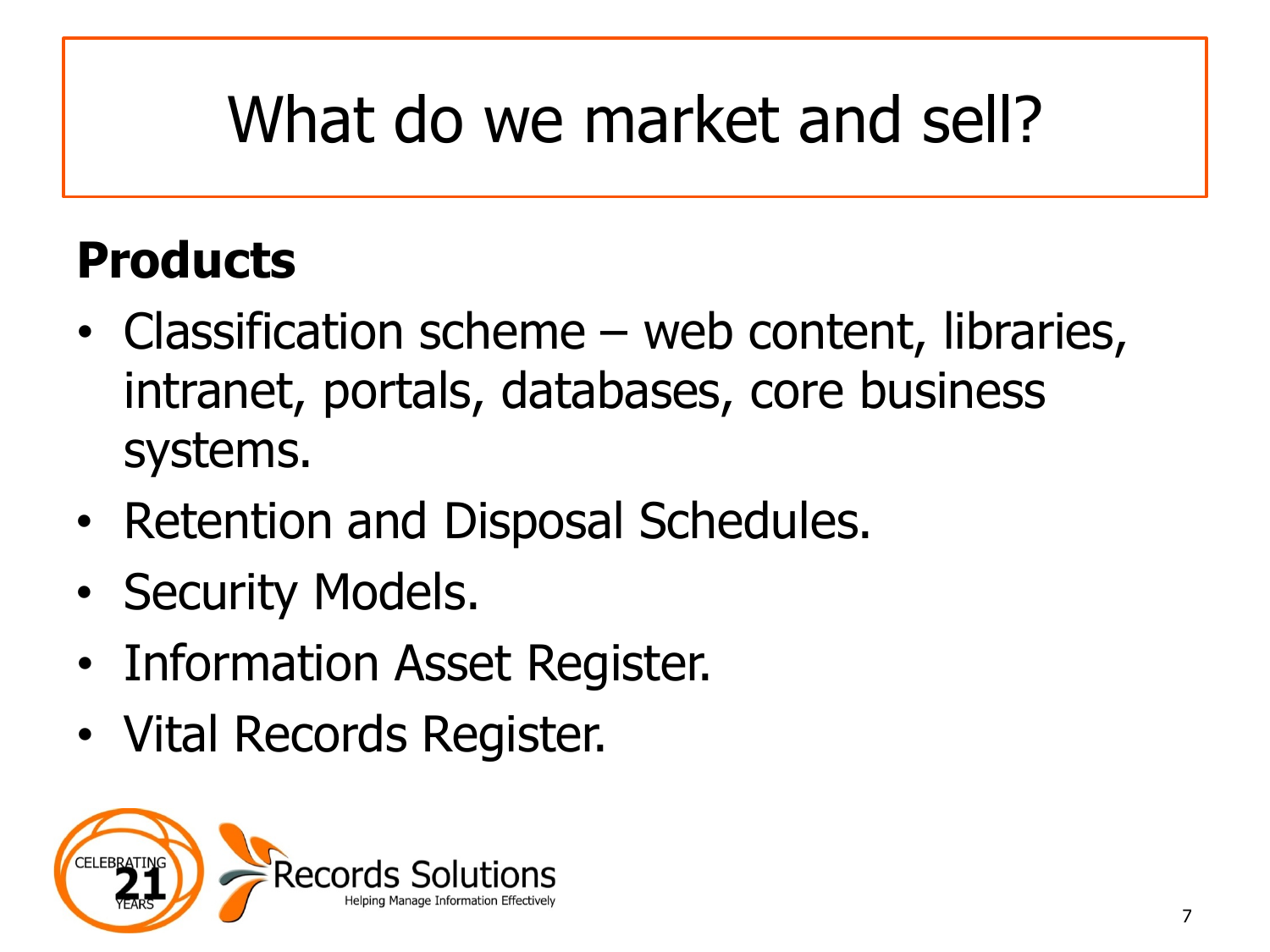#### Do we sell or tell?

Selling is a skill which makes products and services appealing to the customer.

#### Instructing or telling is considered enforcing and/or dictative.

#### How do we currently market our services and products?



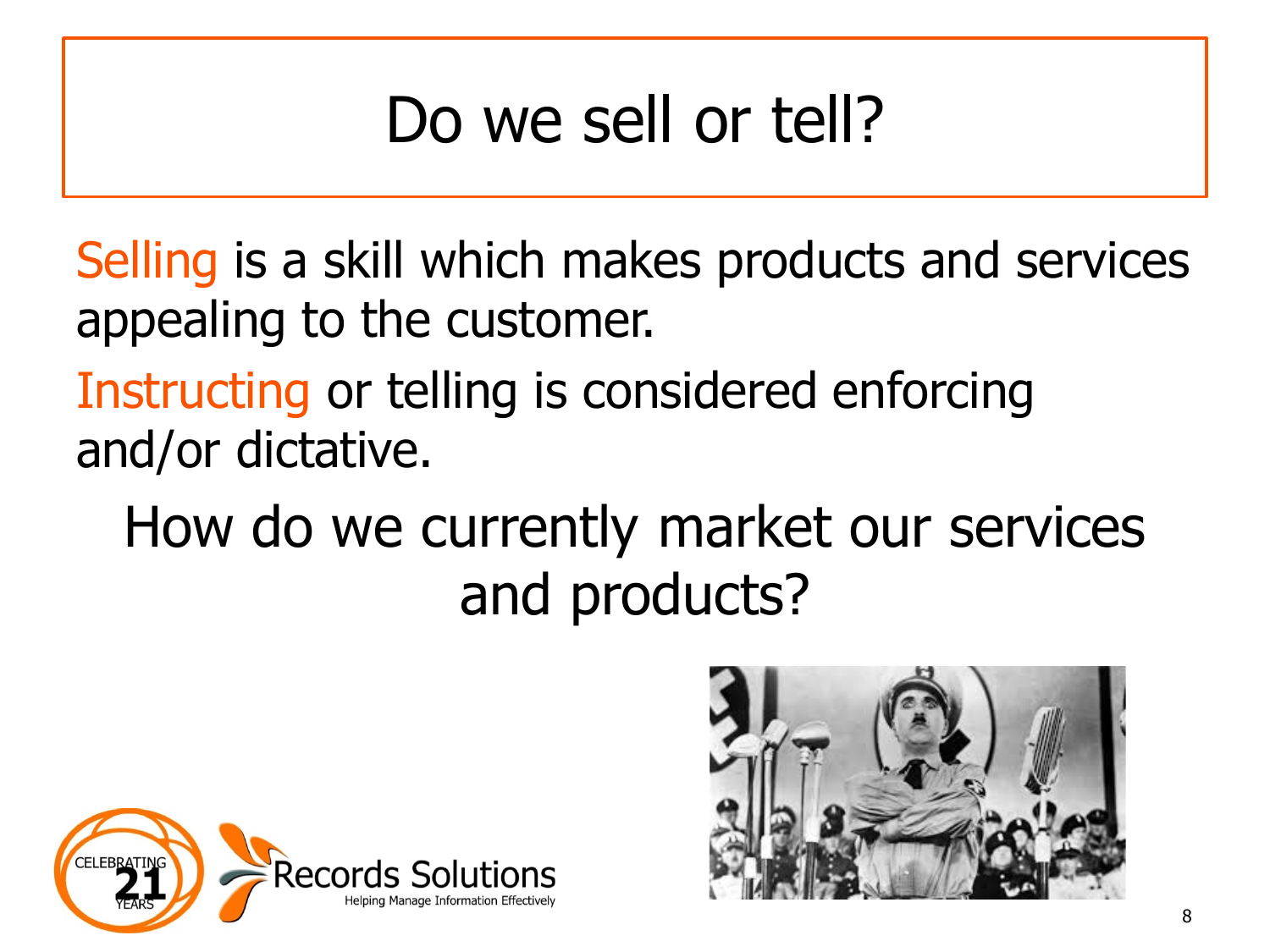#### Current Marketing Strategies

- Newsletters.
- Presentations (management, team meetings etc.).
- Gimmicky, feel good gifts.
- Lunch Box sessions.
- Training.
- Intranet.



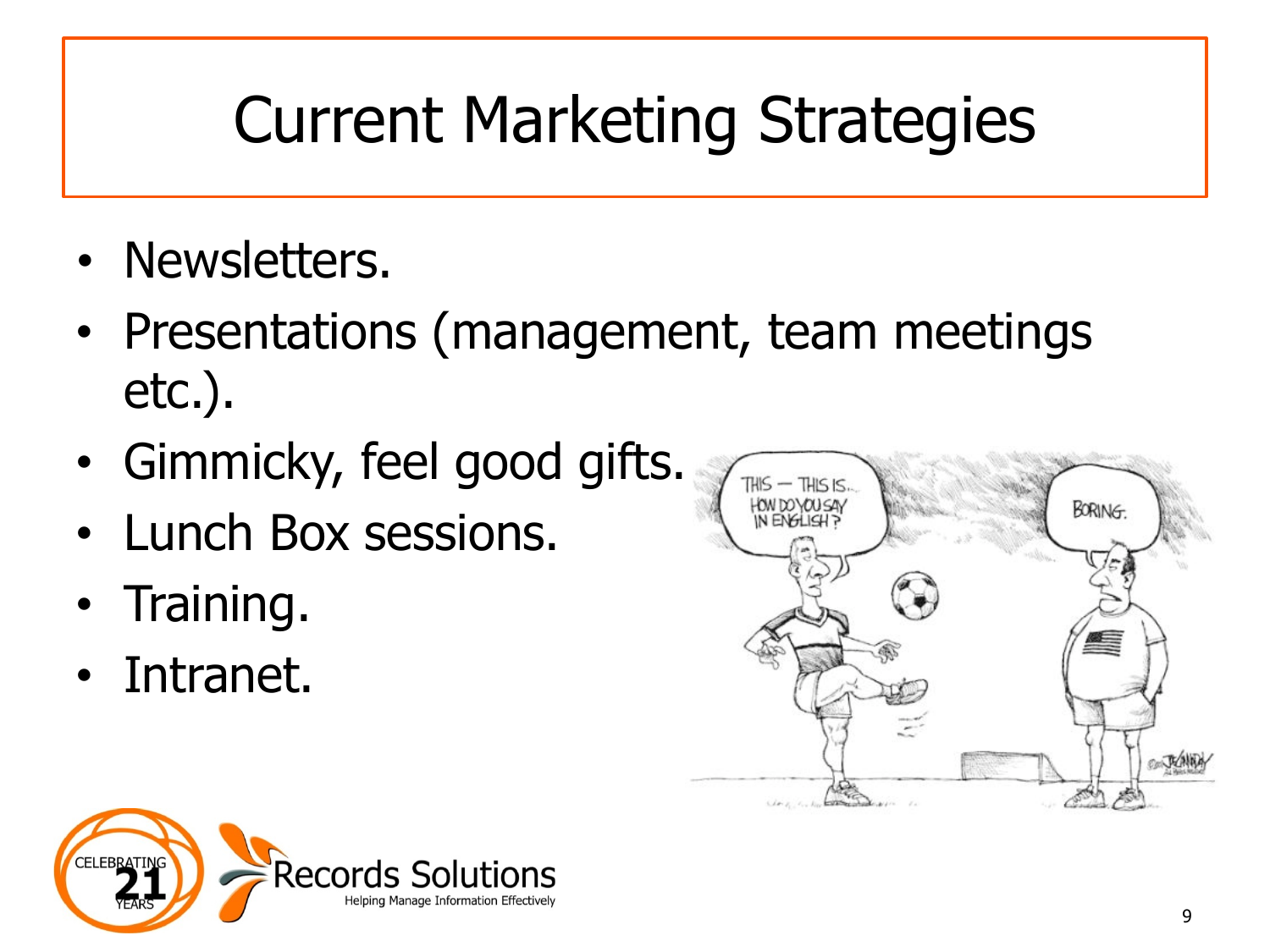#### Why are our customers not buying?

- Records staff who do not know the answers.
- It is too hard to use.
- Don't have time to shop.
- Don't deliver on promises.
- Not sexy…







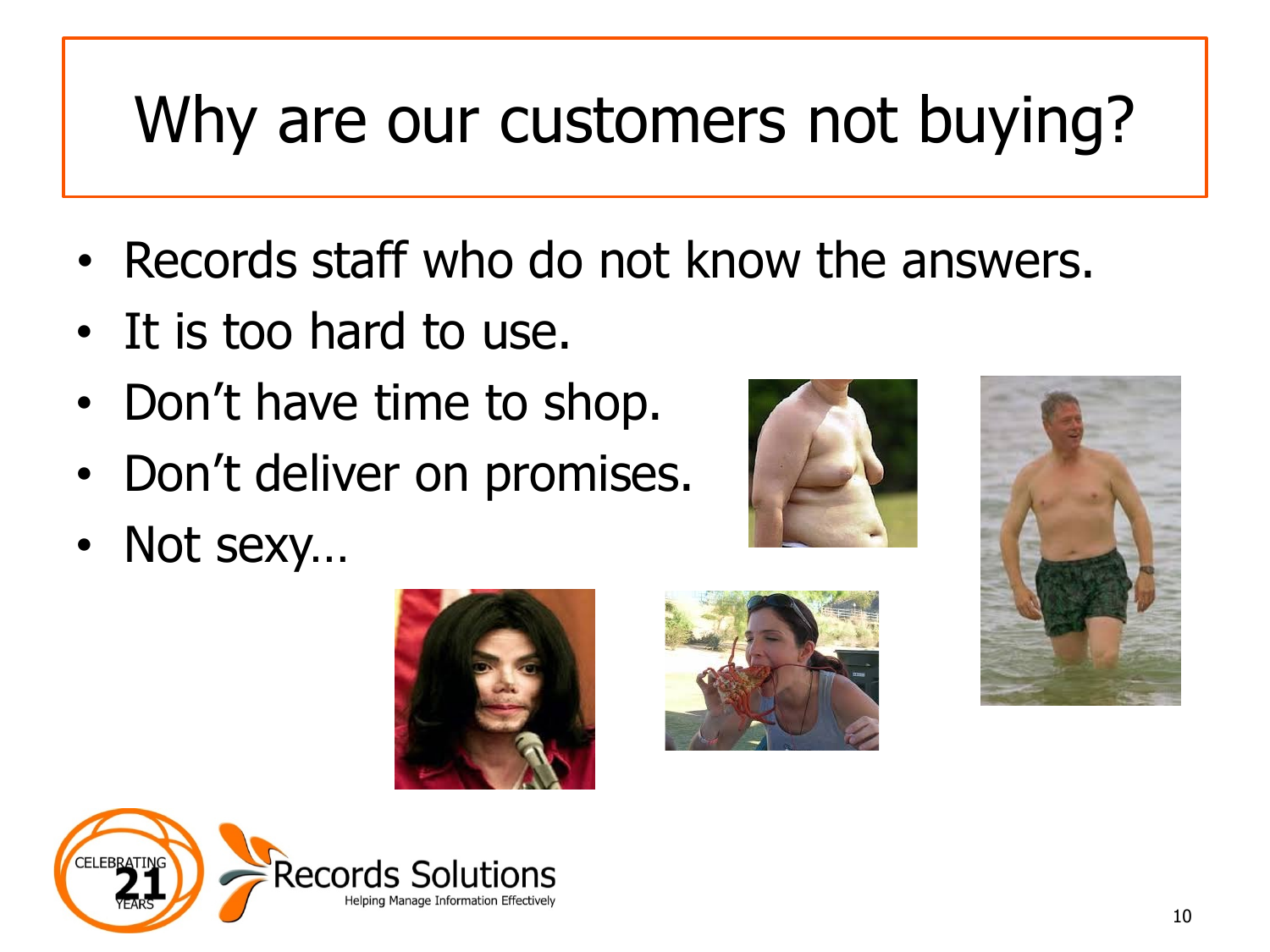#### How can we sell and not tell?

Firstly - What are we trying to achieve with our marketing?

- Increase numbers who use our service.
- Improve the accuracy of usage.
- Inform all customers that the service is there.
- What the actual service is?



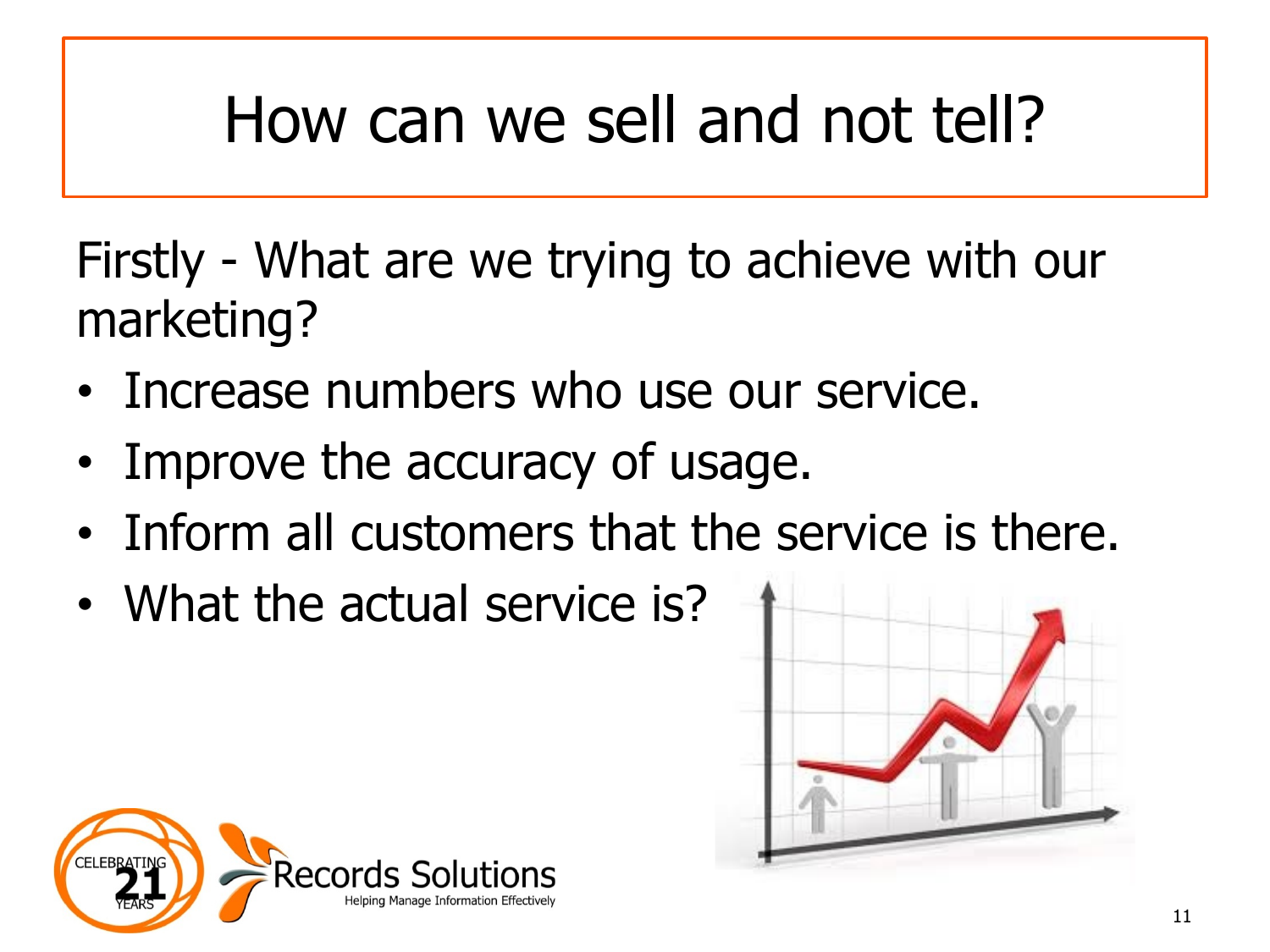#### What can we do differently?

Remember…

We don't have a shiny Porsche or a new iPhone to sell.

Selling records management can be like selling funeral services or tampons… They don't really want it but

they have to use it eventually.





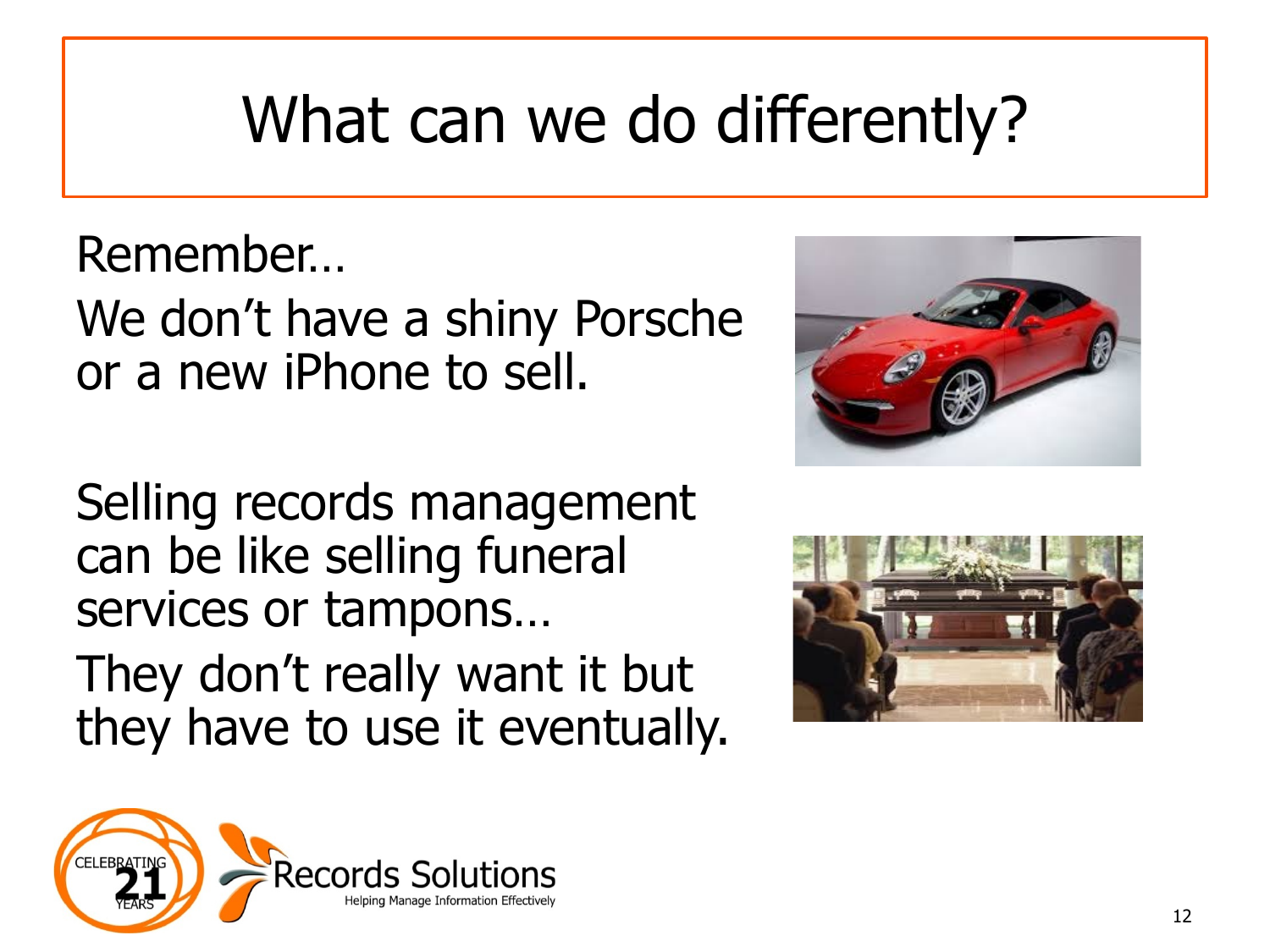#### What can we do differently?

Explaining the records management concept to people who don't really care or don't want to care is a tough gig.

How can we make it sexy and not have to show body parts.



# **Top 8 Tips**



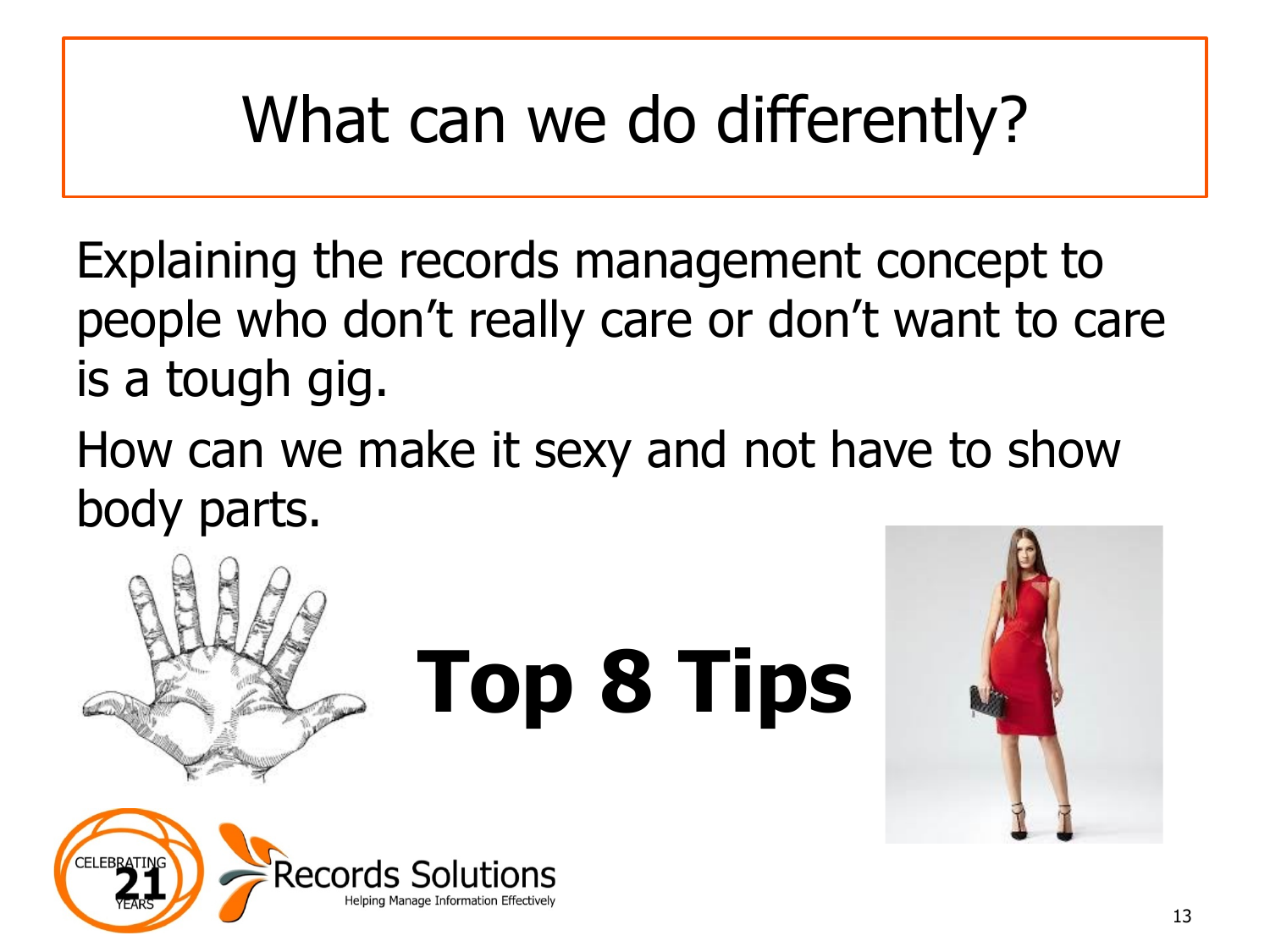# $Tip 1 - Keep it simple$

Don't use newsletter articles or long winded presentations. Try straight forward and succinct messages. Use terminology easy to understand.  $2 + 2 =$ 



Example:

- Message 1: Records Management: Knowing what to throw away
- Message 2: Records Management: Appraising to know what to dispose of.

Consistent messaging. Use the same words in all messages.

**Fact**: Messages must be heard at least **5 times** before they are retained.

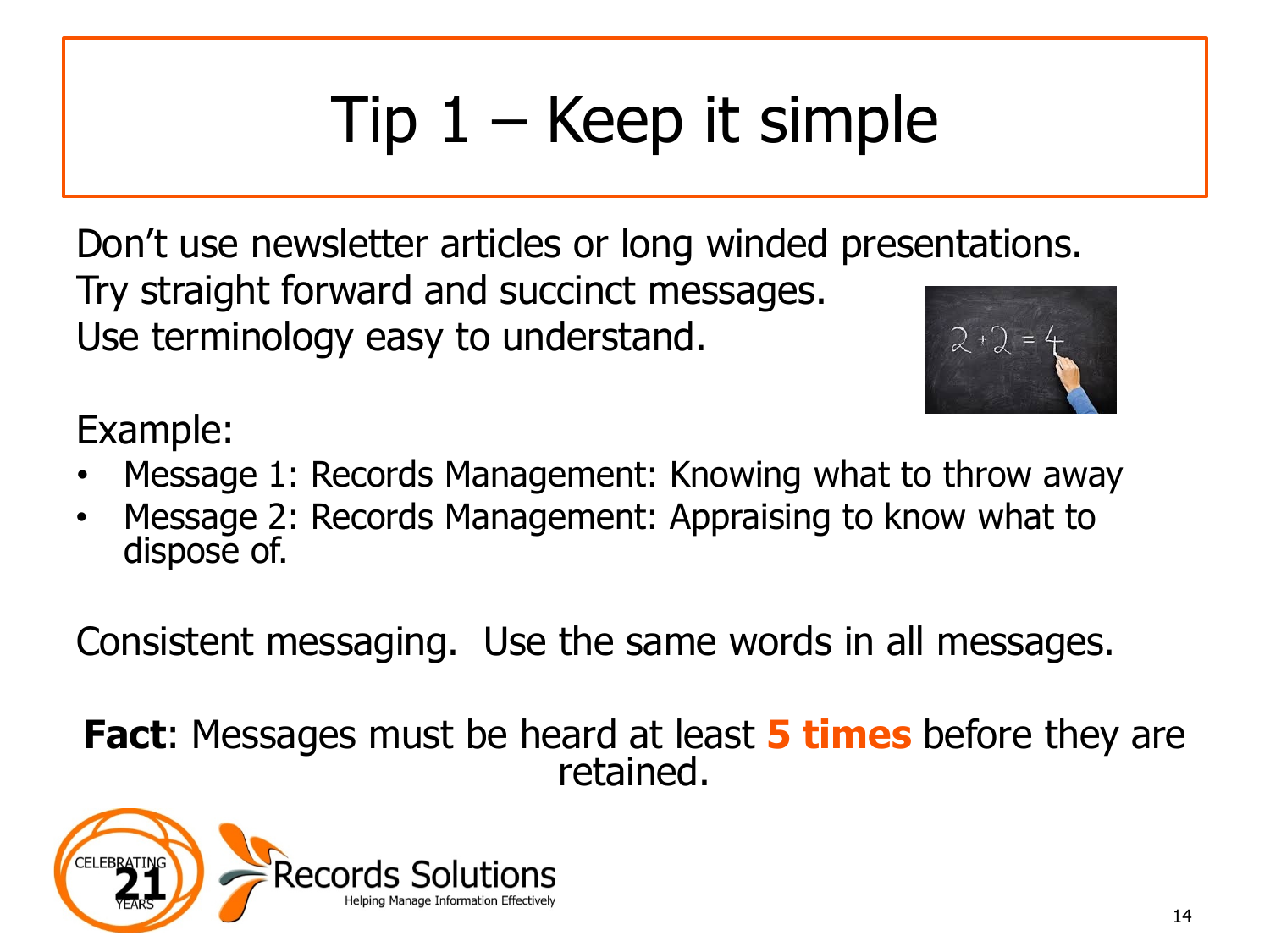#### $E_{\text{Xample}}$  IMR – What can we do for you? Message

The newly formed Information Management and Records Team (IMR) are working hard to improve our services.

#### What does IMR do?

- Manage and administer TRIM system
- TRIM Support
- Train and educate in the use of TRIM
- Records Management training
- Mail Management
- Archival Management
- Physical File Management
- Assist with improved business processes
- Vital Records Management
- Business Classification Management
- Records Security



Meet Miss Organised

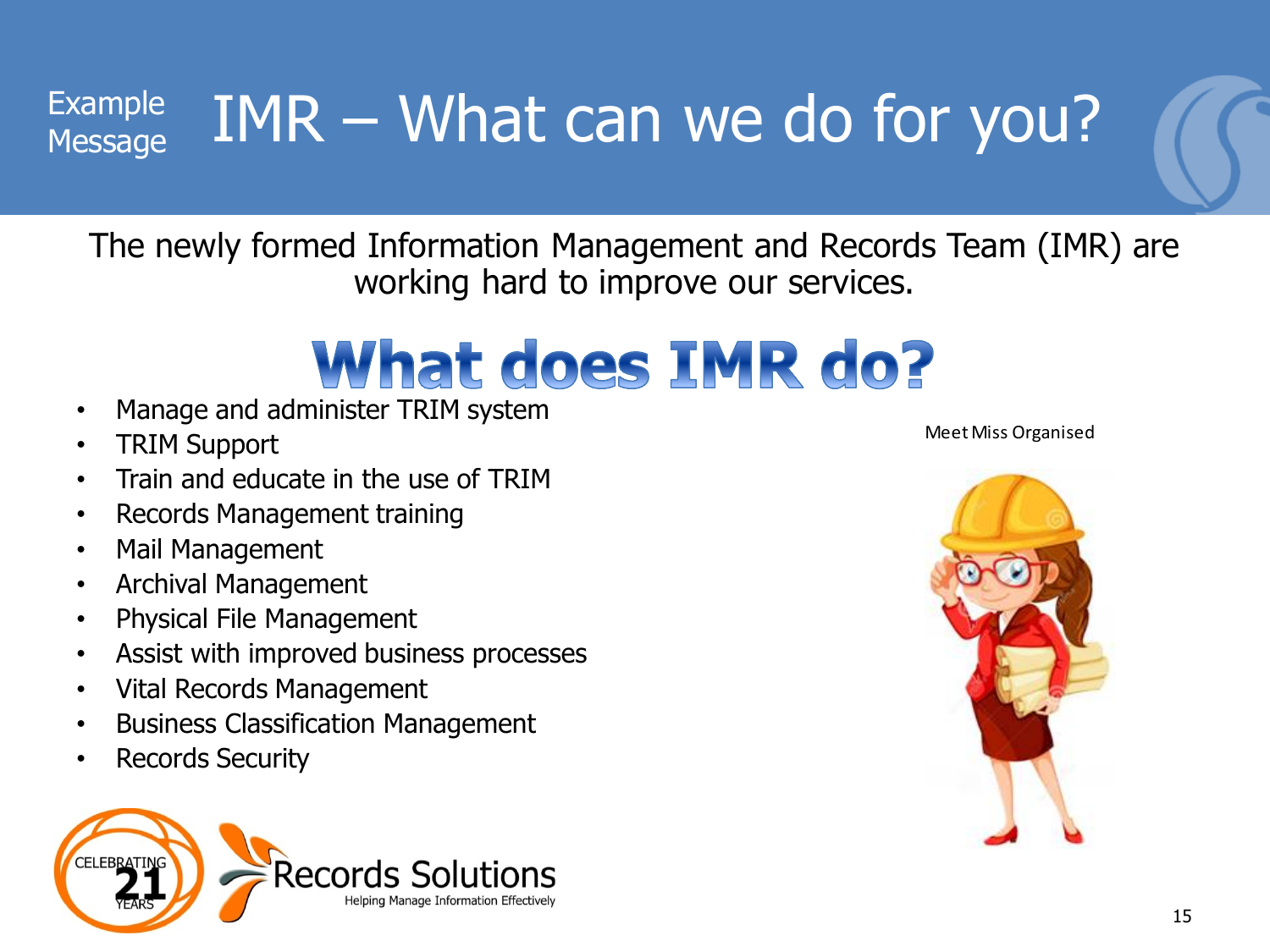# Tip 2 – Use Analogies

Besides dumbing your messages down you should also use common analogies where relevant.



Examples:

- Classification is like the knife and fork drawer and non classification is like that big drawer full of utensils.
- We all keep records, bills, insurance documents etc. and hopefully file them so they can be found later.
- Google like searching on your EDRMS.
- A BCS is like your G Drive.

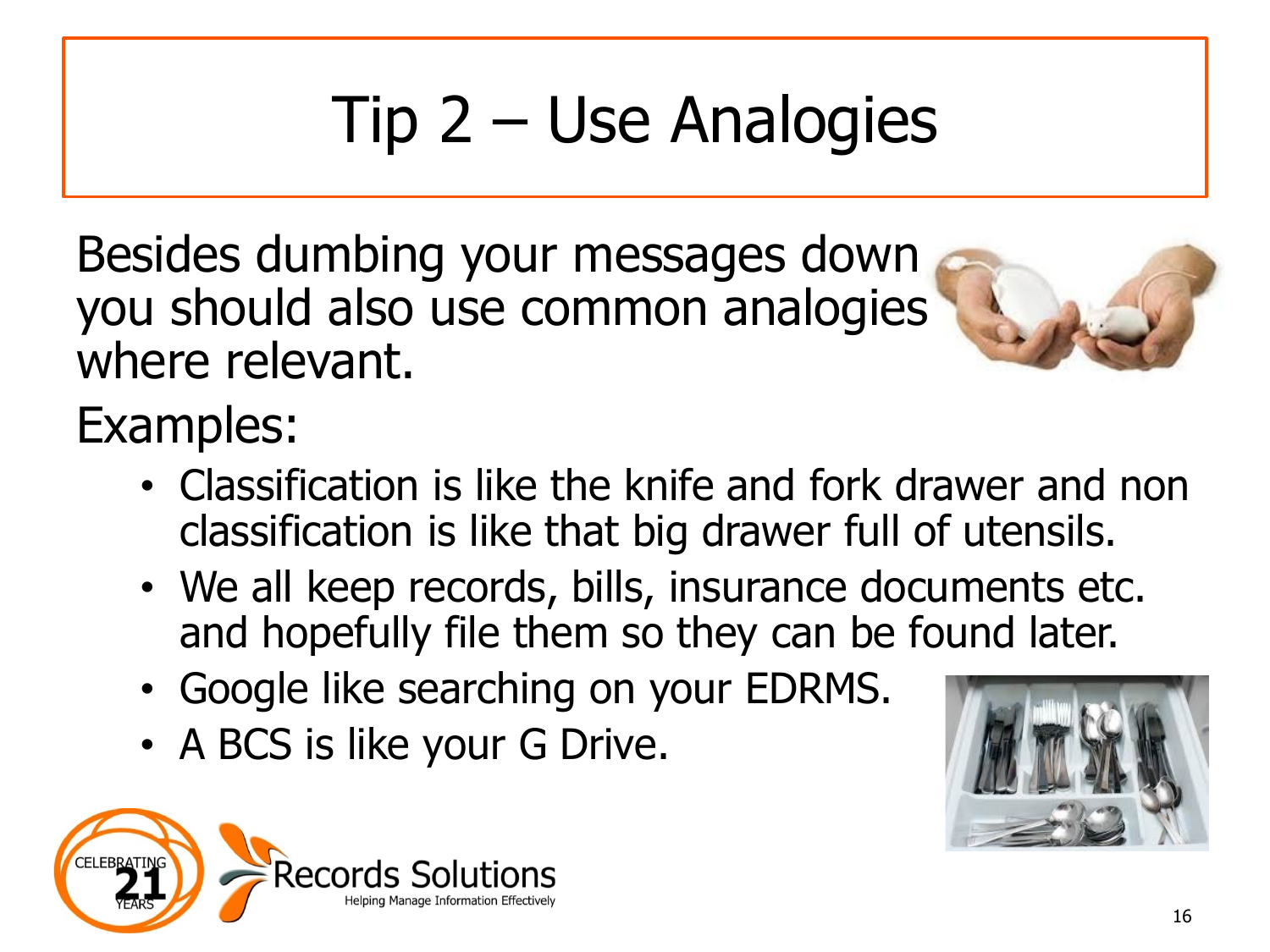### Tip 3 – Put your global knowledge to good use

- Besides the CEO, you and your team know the most about the business. You know who does what, how and who with.
- Use this knowledge to include yourself in meetings about other projects. Sell the fact you can add value to these meeting.
- Don't sit back and wait for them to ask.



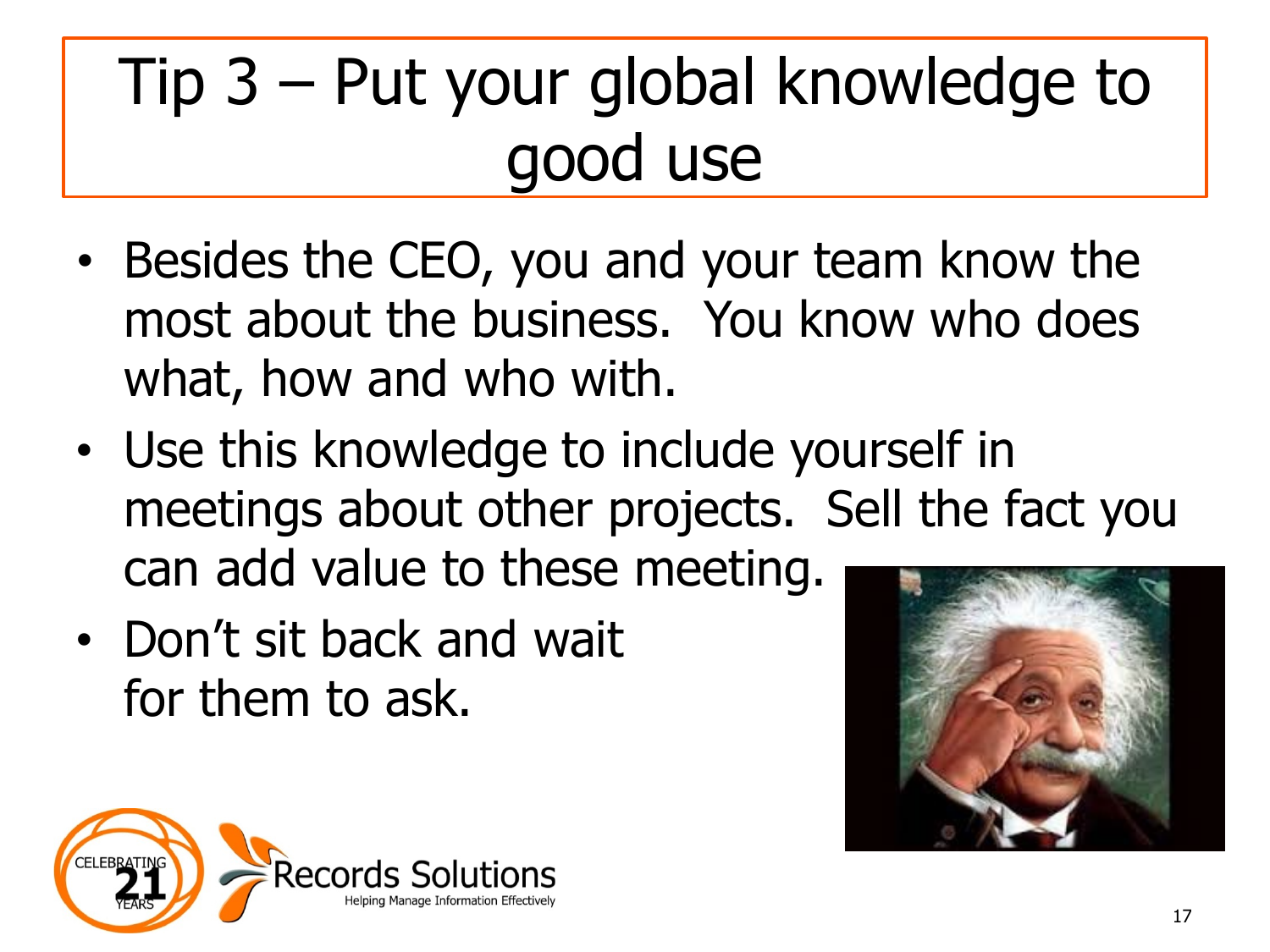# Tip 4 – Find the Influencers

- Form relationships with key persons so you are kept in the loop (ask about the kids, study, holidays etc.)  $-$  CFO PA.
	- Managers.
	- Risk and audit persons.



- These people will unintentionally market for you
	- Discussions over lunch.
	- Have you seen the meeting agenda in the EDRMS?
- Relationships give you leeway if things go wrong.
- Peer pressure is a gift.

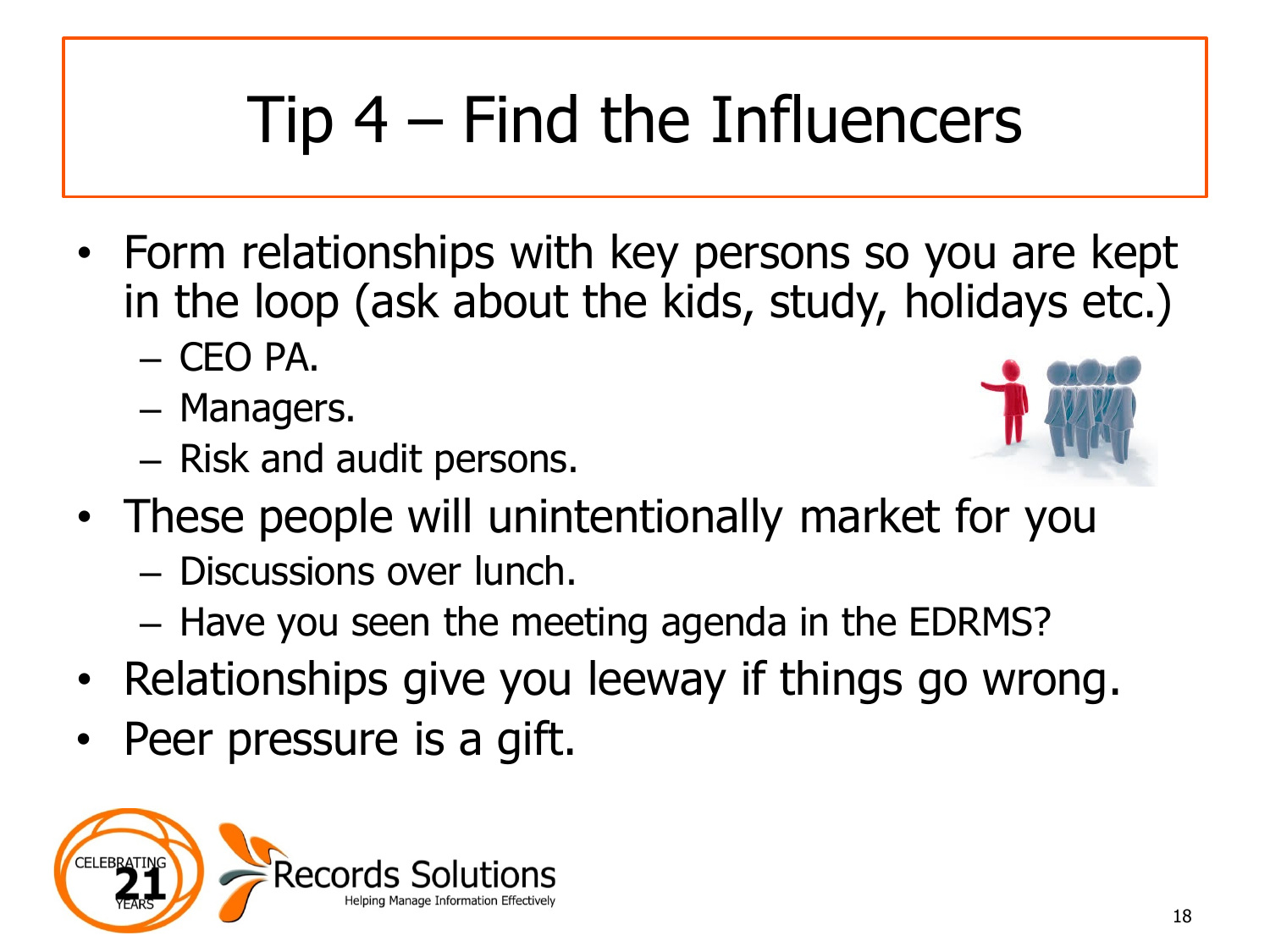#### Tip  $5 -$  What value does it give them?

#### You must sell the value of the service to them as individuals.

#### **The Records Management Care Factor Scale**

| <b>Organisation Level</b>  | <b>Nil to Minimal</b> |
|----------------------------|-----------------------|
| Directorate Level          | Minimal               |
| <b>Business Unit Level</b> | Somewhat              |
| Individual Level           | <b>BINGO</b>          |

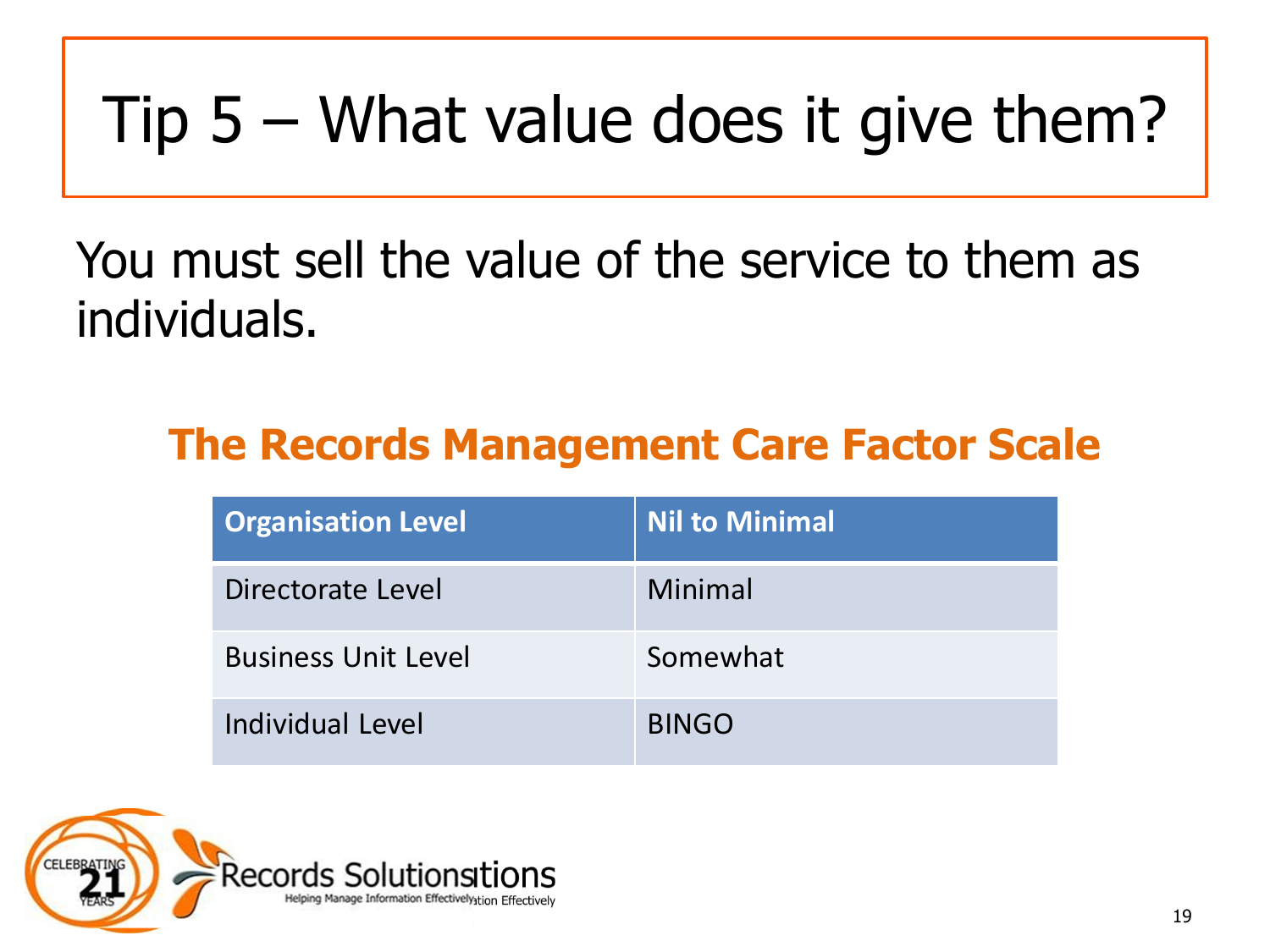#### Tip 5 – What value does it give them?

- Not just considered a necessity, get them so they want to use your services.
- Focus on pain points. What really bothers them and how can you fix it.
- To sell your services, you need psychology skills to walk your customer through their emotional issues to overcome their obstacles.
- Show empathy and demonstrate how you can ease their pain…

**CELEBRATING** 

Marketing is not about you. It is about your customers. It is not about how great your business is. It is about the needs your customers have.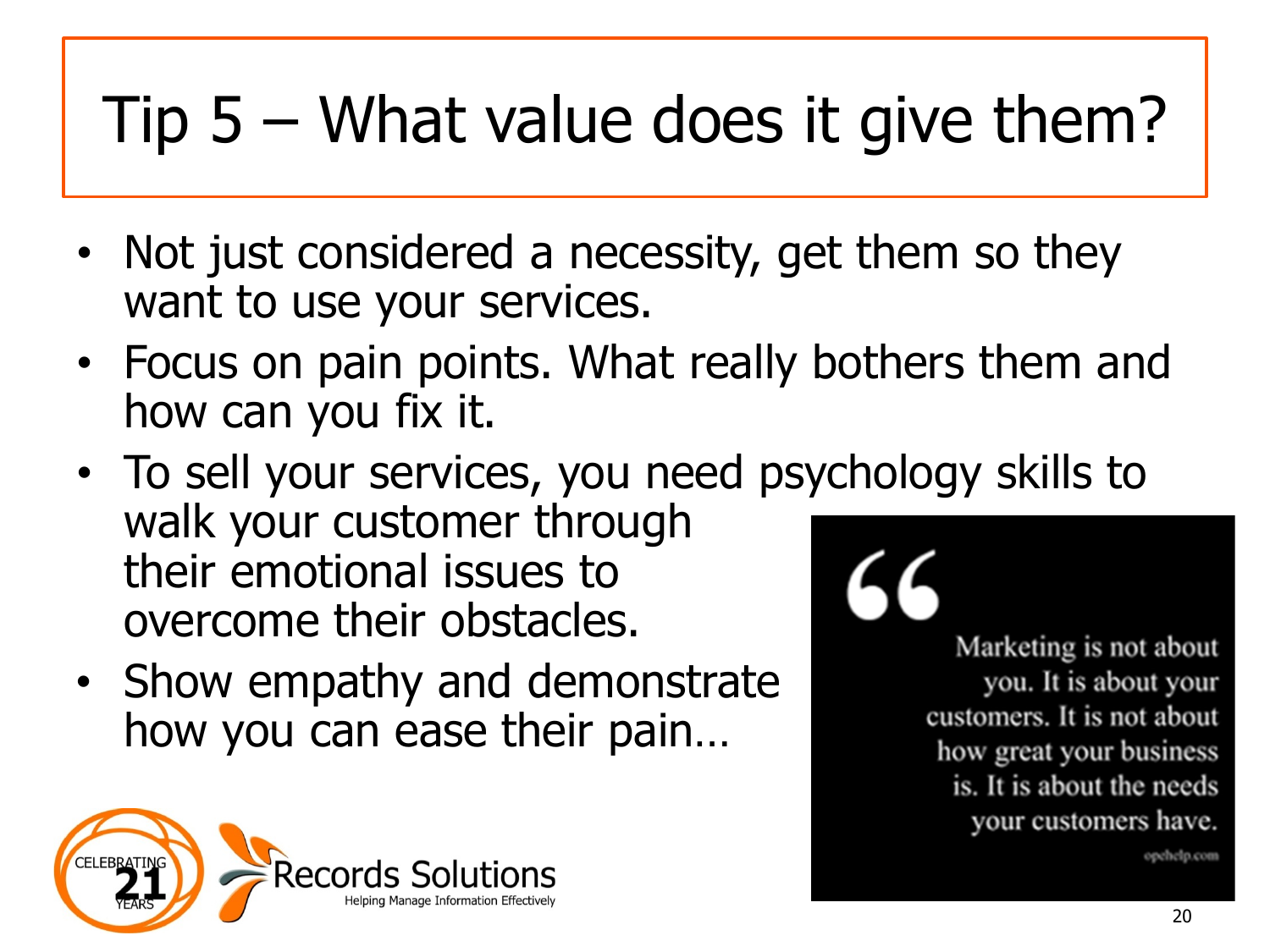# Tip 6 – Bring the risks to life?

- Utilise RIMPA resources let your customers know that things can go wrong. Use others misfortunes to sell your value.
- Sometimes, something really bad has to happen before they realise how important your services are. • Bad news can still be good marketing. SECURITY
- 





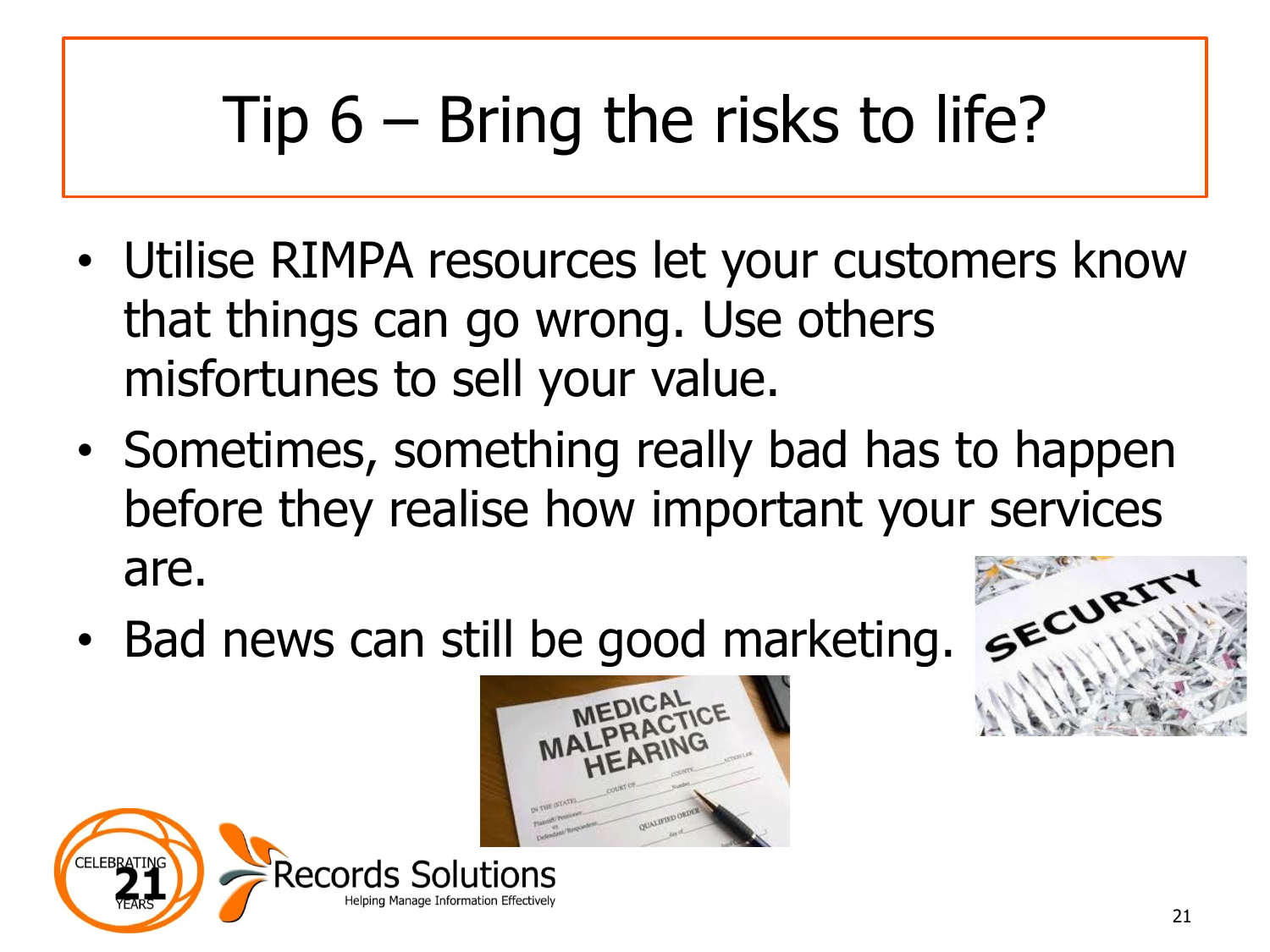### Tip 7 – Sell on a small scale

- Sell components of your services and products to individuals and not the whole suite.
- Customers only care about what they need.
- They will absorb and appreciate smaller components and then buy more if they need it.
- It is like selling a kitchen appliance and then you can buy the attachments.